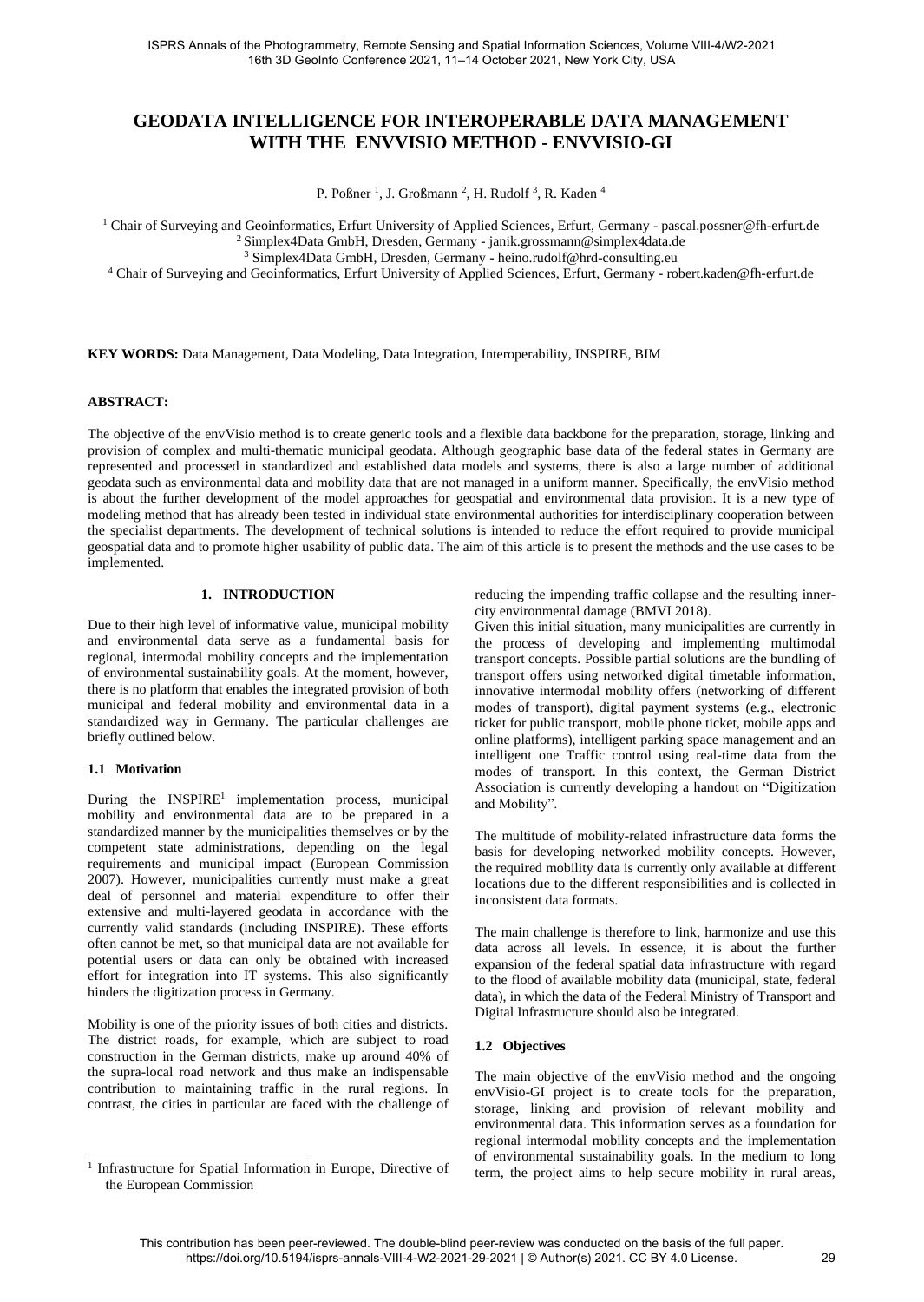improve the planning of transport and the public transport network, and make an important contribution to climate protection.

In contrast to the governmental geospatial base data, which are managed and available in standardized and established data models and formats, there are no standardized structures for the harmonized management and provision of municipal environmental data (e.g. forest, climate, water). The current data provision for this information is therefore often insufficient to answer socially relevant questions (e.g. on the subject of climate change), such as analyzes of forest conditions, across municipal borders. The envVisio method aims to harmonize thus data and provide interoperable data provision.

Another objective of the project is to support the municipalities in the implementation of reporting obligations and the fulfillment of relevant requirements of consumers in a subsubstantial way. In this context, it is planned to create extensive documentation during project implementation, consisting of guidelines, processes, (partial) concepts and methods.

With regard to the technical implementation, the envVisio-GI project is about the further development of the model approaches for geospatial and environmental data provision with the help of the envVisio method. The project addresses both current and future challenges of environment and mobility issues in urban areas as well as the provision of geodata for Building Information Modeling (BIM) and the INSPIRE reporting (Annex 3 topics).

With a special communication and data processing system, the data is evaluated in a standardized manner and made available to appropriate user groups. The project aims to provide data efficiently and reduce the operating costs of municipalities by linking information via a technical platform.

The solutions will significantly reduce the effort required to provide municipal data and thus promote the better valorisation of public data. For this purpose, the documentation of the project will also describe the processes and methods of data management (EnvVisio-GI Project Team 2020).

# **2. RELATED WORK**

## **2.1 INSPIRE as a starting point**

In addition to the increased effort for standardized preparation of data, the complicated data structures of INSPIRE also make the effective use of the data and their interoperability more difficult. A lot of effort is required on the part of the municipalities to review, prepare and process data content. The individually separated annex topics are often not sufficient to answer complex questions that go beyond the horizon of a single topic. An example from Chapter 6.1 Ecosystem Models would require data from the INSPIRE Annex topics Geographical Names, Hydrography, Protected Sites, Land Cover, Geology, Soil, Land Use, Human Health and Safety, Environmental Monitoring Facilities, Natural Risk Zones, (European Commission 2021) and so on. Bringing all these complex INSPIRE data structures into a singular system would mean considerable expenditure of time and money for a local administration, provided that the data is actually available in the corresponding data formats. This problem inspired the development of the envVisio method, as a possibility to represent all real-world objects and their related processes in a common system as described in the previous chapters.

# **2.2 Linked Data and Semantic Web Approaches**

The approach of linking different information and data domains with one another is not a unique to the envVisio method. One possibility for establishing and using such connections is found in so-called "linked data" approaches. These use the semantic web technologies OWL (W3C Web Ontology Lanugage 2012), RDF (W3C Resource Description Framework 2014) and RDF Schema (W3C RDF Schema 2014). Information domains are described in the form of ontologies in OWL. Using these ontologies, information and data are translated from the original into domain and data format in RDF format and thus into socalled triples of subject, predicate and object. To create a higher information potential, links are created between data from different information domains, which serve as a bridge between the originally heterogeneous source data. The combined information content then enables complex analyzes and data queries, for example using the query language SPARQL (W3C SPARQL 2013).

There are currently examples of the use of these linked data approaches for semantic linking of BIM and GIS data. The technical report "A Semantic web platform for BIM-GIS integration" (Hor A. 2015) explains the generation of an integrated BIM-GIS linked data model. The linkage between BIM-RDF and GIS-RDF is achieved through SPARQL and results in a unified BIM-GIS RDF graph.

The Article "Linking BIM and GIS Standard Ontologies with Linked Data" (Hbeich E., Roxin A. 2020) discusses possible standardized ontologies for the BIM and GIS domains to ensure knowledge continuum between these domains and to enable seamless reasoning for complex applications such as combining indoor and outdoor navigation.

In comparison to these approaches the envVisio method is more of a "closed off linked data light" concept. Similar to the RDF of linked data, the envVisio method aims to provide a "neutral ground" for different domains of information outside of proprietary, domain-specific software products and data structures and thus to minimize the loss of information during data transformation and mapping processes between the original domains. Likewise, the envVisio method tries to create a correct mapping of the real world in the envVisio Simplex component, similar to how ontologies are described in the OWL format. In contrast to the linked data and semantic web approach, envVisio is thematically specified, namely environmental and geographic information. A large spectrum of data can also be mapped within this thematic direction, as can be seen from the use cases. Any linking with resources that are not yet supported by the envVisio method is not possible to the same extent as the Semantic Web offers.

## **3. THE ENVVISIO METHOD**

The concept of the envVisio method is not the classification of spatial object classes, as is the case with most spatial data or environmental information systems, but the understanding of the processes within and between these objects (Rudolf 2018). In terms of system analysis, this means that an attempt is made to name procedures and processes that determine the interrelationships between the system elements. The subject of these processes is, for example, substances, energy, money, knowledge / insights, information (i.e. categories that are stored, converted or transported).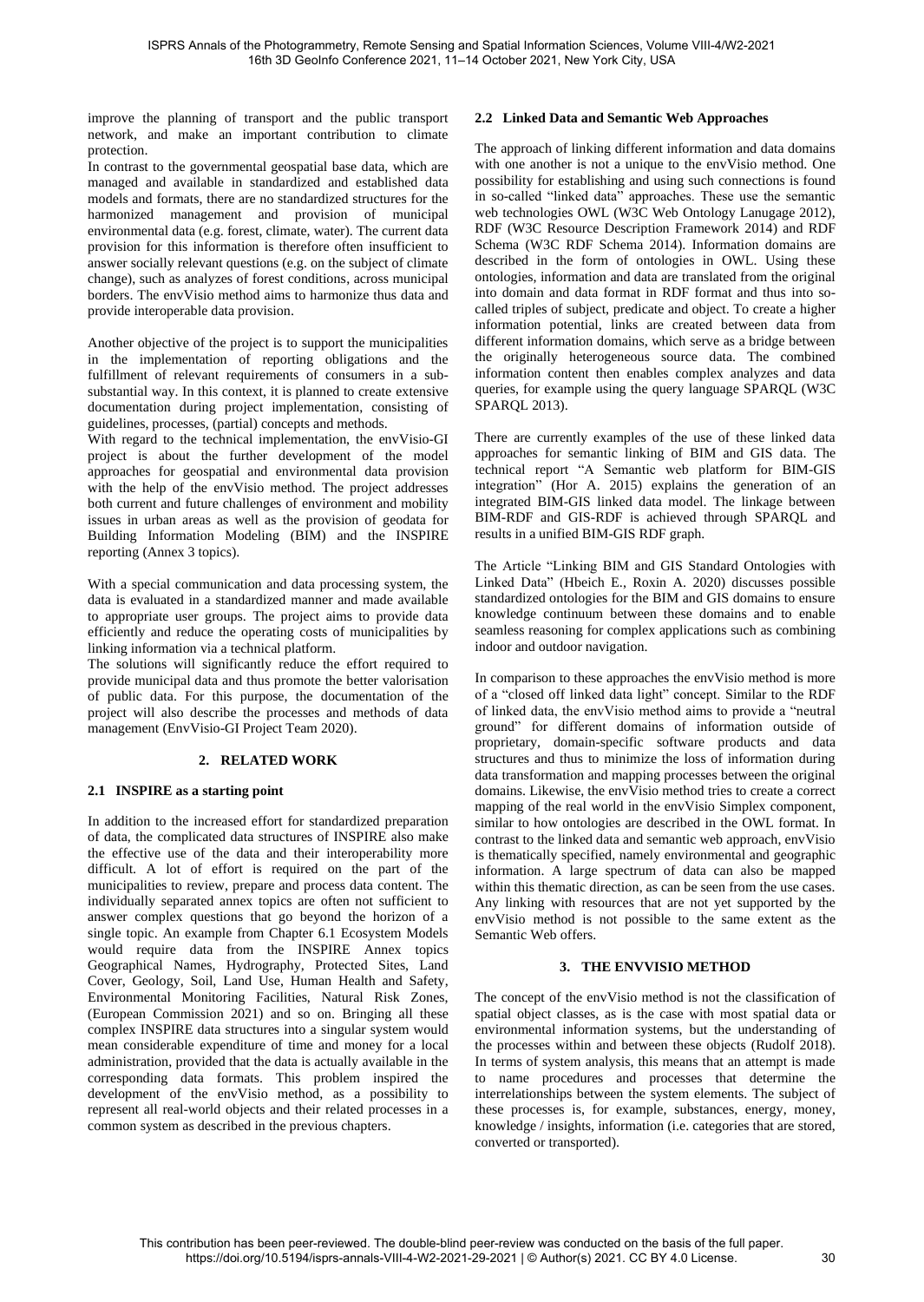# **3.1 EnvVisio Double Tetrahedron**

From the system analysis it is now necessary to derive an approach for the formation of object classes. In terms of graph theory, we find nodes and connections in a wide variety of data systems. The nodes are the components in the systems to be mapped, here referred to as "entities" (real world objects). The connections describe processes in the system. Since data has to be processed again and again for such processes, a further base class "environmental processes" is defined. By deriving the object classes to be specifically considered for the respective task from these two basic classes and creating any links between them, it is possible to map the processes and relationships in any system. Since the environmental processes also include anthropogenic processes, human activities (e.g. use of natural resources, supply and disposal, construction and operation of technical systems / facilities) are included in this approach. An important aspect is still missing in the basic classes: We humans control and regulate these processes. A third basic class is therefore defined: human actions to assess, measure, control or regulate the ecosystem ("AMCR processes").



## **Figure 1: EnvVisio Model** © Simplex4Data Image Copyright 2021

Data is often collected on these actions and entities: target values, measured values, limit values and other characteristics of entities. Another base class "Values" is defined for these values. If the AMCR processes are directed towards the entities, then in general state-describing values are determined; if they target environmental processes, process-describing values are obtained. Above this triangle of entities, environmental processes and AMCR processes are metadata, such as centrally provided spatial references for geo-data objects, or information on the time and methods of the data collection. The base classes of entities, environmental processes and AMCR processes inherit basic structures from a base class "object" to ensure easy

interoperability between the classes. The result of the modeling forms a double tetrahedron (Figure 1) (Rudolf 2018).

## **3.2 Real World Objects and their Images in envVisio**

There is a consensus among most developers that a real object should be represented in a model by exactly one actual instance of an object class. This is the only way to ensure data consistency and save us from overgrown collections of data. This is often not in conformity with the practically common GIS, because these manage objects according to their geometry. This means that a real object is stored for its various geometrical characteristics in separate object classes (and thus multiple times), e.g.:

- A street as a line or area object class, depending on the scale range
- Buildings and other structures as point, line or area object classes, depending on how it is displayed

In the envVisio model, object definitions are not determined by maps or other representations of reality. An object class is understood as an image of a set of real objects and not as an image of images. Therefore, a consistent distinction is made between homogeneous data storage and the views on it (Rudolf 2018).

## **3.3 Modelling in 4D**

In principle, the following applies to the envVisio model:

- Environmental processes and AMCR processes happen in a certain place and at a certain time
- Objects are managed historically

This means that changes to the object (e.g., of attributes) are managed, which leads to historical data records for an object. The historization problem is only solved when the connections between the data are clear. This means that all links that are valid at that point in time are to be shown for a historical instance.

In addition to the structure of the model, functions are used for the historization that continue concrete instances historically, i.e., generate successors, allow these to refer to the predecessors and take over all assigned links. Then both the attributes and the links to the instance can be edited and changed, and everything is retained with the predecessor (Rudolf 2018).

## **4. SYSTEM ARCHITECTURE**

envVisio is a data warehouse that brings together and harmonizes data from a wide variety of sources, formats, specialist processes and applications. This data warehouse and its components form part of the system architecture specified for envVisio-GI.

The underlying data model is tailored to environmental and geodata, whereby the entire spectrum of our environment can be mapped: objects under consideration (e.g. geo-referenced data, traffic, supply and disposal networks, (protected) areas, development plans, buildings), processes in our environment (e.g. emissions, immissions, malfunctions, accidents, production and consumption), actions for evaluation, measurement, control and regulation (e.g. permits, measurements, planning) and values (e.g. measured value series, Grid maps, evaluation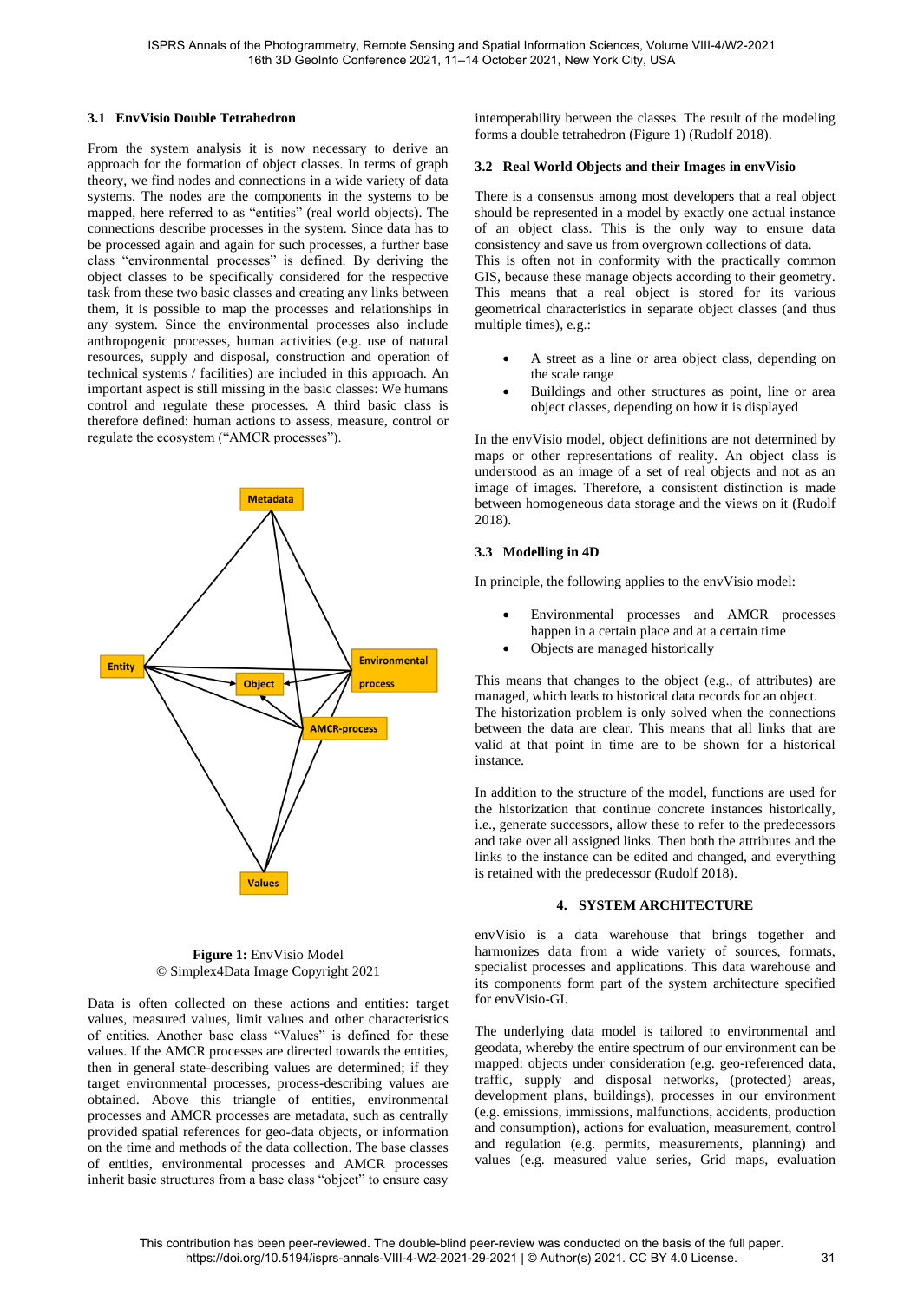results). Based on this comprehensive model, heterogeneous data sources can be managed in a single data pool.

envVisio does not compete with specialist applications, but places the data of the individual specialist processes in a common context with mutual references. This creates a new quality of interdisciplinary harmonized data. envVisio can also be integrated into existing infrastructures. In the background, data can be imported from specialist applications or made available for them. envVisio can act as a straightforward and robust interface for open data.

The core of the envVisio platform is data storage. It is structured in two stages; Simplex for data management according to the double tetrahedron structure and Scenario for creating user views. The necessary tools are organized around them; the Import for importing the data, Visualization component for viewing the imported data and Service for providing the data.



**Figure 2:** envVisio System Architecture © Simplex4Data Image Copyright 2021

**envVisio Import:** The import module is used to load documents in a number of formats onto the server and import them into the database. (Geo) JSON, CSV, shapefiles and XML / GML are currently supported. The import module also controls API features services (such as the Open Data Portal Dresden) and automatically query their data. The data is transformed/ converted into the double tetrahedron structure via an interface and loaded into the Simplex. This is where the first contentrelated discussion of the data takes place. Since the envVisio

data model works with simple, recurring structures, the assignment (often also referred to as mapping) is clear and repeats itself. When converting, it is also important to define the connections between the data records, which is implemented via the identification of foreign keys.

**envVisio Simplex:** It is the core component of envVisio for data storage in the object-oriented and graph-based structures of the double tetrahedron. It ensures the consistency of the model and enables efficient and long-term management of the data and metadata.

**envVisio Scenario:** Views and images of the data managed in the Simplex can be defined via an interface. The views can implement technical specifications (e.g. for INSPIRE), represent the specific perspective of an actor on the data, or be of a purely exploratory nature. The uniform basic structure of the data model guarantees easy-to-learn access to the data based on just a few operations, which can, however, process the data flexibly. Several views can be bundled into a scenario. Scenarios represent use cases.

**envVisio Visualization:** The visualization component allows to get an overview of the existing data and their links and to gain suggestions for the definition of views or scenarios. It also offers graphic support for creating new scenarios. It works differently than conventional geospatial data viewers, because it is for example to no longer define and select layers. All affected object classes can be displayed directly. It is possible to switch between the object classes along their connections (e.g. from a body of water to the assigned measuring points, to the address, further to the edge of the street, from there to the traffic volumes measured in the street, to protected areas ...). The visualization is designed to be as accessible as possible and, in particular, does not require any specialist knowledge. In this way, a broader group of interested parties (e.g. citizens, visitors to the municipalities, seekers of objects) can be invited to use the data.

**envVisio Service:** All data in envVisio can be selected via the service and are available for further processing. The service implements API features (core), the first of the new service standards of the OGC, which is essentially based on REST. It opens up opportunities to open up the geospatial special area to a broader spectrum of applications and actors. This is particularly interesting for the further processing of environmental data, because it makes the data accessible to amateurs, volunteers and professional users from other disciplines. More details on the envVisio Service can be found in the following chapter.

## **5. ENVVISIO SERVICE**

EnvVisio Service was designed to provide access to the envVisio modelled data to clients (Großmann 2020). A main goal was to translate the genuine universal structure of envVisio Model from database level to service level. Because of this, envVisio Service is by design connected to a data pool and regulated by its content: the resources of the service dynamically map the state and content of the data pool. The service is – essentially – serving the data, imposing as few overlays as possible.

EnvVisio Service extends the new OGC API-Features (Core) interface standard (Open Geospatial Consortium Inc. 2019). Compared to Web Feature Service (WFS 2. ff) (Open Geospatial Consortium Inc. 2014), this new OGC standard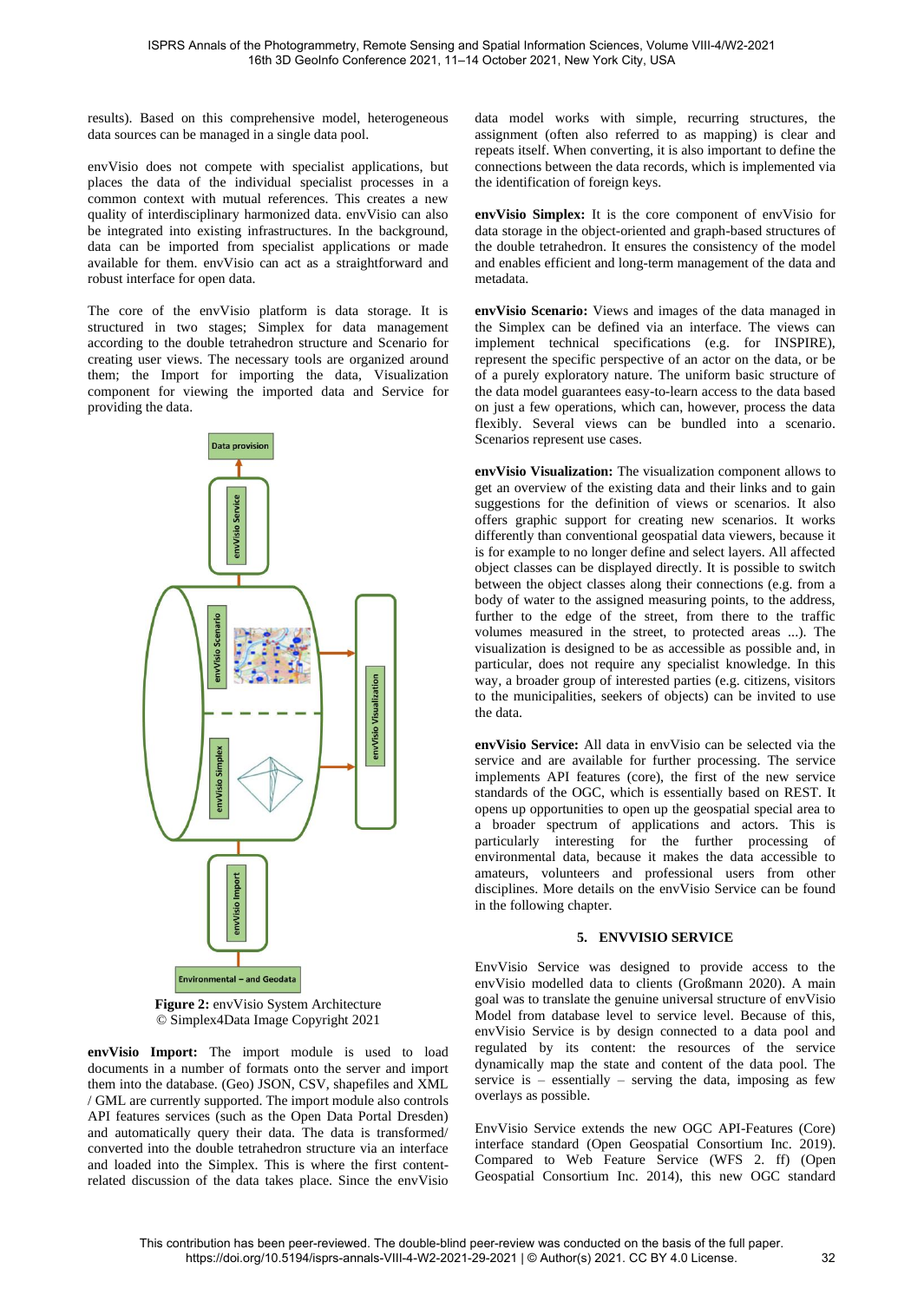marks a turn away from specialization on geodata towards an extendable approach, based on well-known technologies and practices of mainstream IT. It can and surely will be used as a "Web Feature Service 3", but it has the potential to reach a broader audience than specialists of geoinformatics. 2

Rather than an exclusive set of interactions, API-Features (Core) defines a modular structure of linked resources. EnvVisio Service extends this structure with additional resources and parameters, as table 1 shows. Some of the most important additions are discussed below.

> /scenarios /scenarios/{scenarioId} /scenarios/{scenarioId}/collections /scenarios/{scenarioId}/collections/{collec tionId} /scenarios/{scenarioId}/collections/{collec tionId}/neighbours /scenarios/{scenarioId}/collections/{collec tionId}/links /scenarios/{scenarioId}/collections/{collec tionId}/items /scenarios/{scenarioId}/collections/{collec tionId}/items/links /scenarios/{scenarioId}/collections/{collec tionId}/items/{featureId} /scenarios/{scenarioId}/collections/{collec tionId}/items/{featureId}/neighbours /scenarios/{scenarioId}/collections/{collec tionId}/items/{featureId}/links

**Table 1**. URI-Templates of API-Features (black) and envVisio Service (green)

In a RESTfull manner, the structure of resources in the interface directly reflects the structure of the underlying data. Each single object, be it a tree, an agency or a river, can be found and requested under its unique identifier. Requests on resources representing lists (e.g., /collections/{collectionId}/items) offer complete datasets that can be downloaded en bloc or filtered with a set of parameters.

An additional level of hierarchy is added as *scenarios*. envVisio Model allows a fast and nearly unrestricted creation of arbitrary views on the data. These views are made accessible as scenarios. Each scenario represents an own, independent view on the data pool, e.g., a defined use case for client software, or the data model of a whole INSPIRE annex theme. Updates and changes to the data pool are instantly reproduced in the scenarios. As a fixed point, *scenario/1* represents all data of the pool, represented in envVisio Model.

Special attention is drawn on the ressources /*links* and */neighbours*. They reflect the emphasis envViso Model puts on the links between objects. Requests on */neighbours* of a single feature (e.g., a tree) return all features connected to the specified one: no matter if they are part of the same collection (e.g. other trees in the same street) or not (e.g. the public office responsible for this tree).

As links are themselves objects in the envVisio Model, they can be reached via */links*. In the mentioned example, a request on the /*links* of the tree will be responded with a list of connections, e.g., the connection tree-to-tree and the connection tree-to-public office. Both resources are also available for whole collections, so *tree-collection/links* will show at one glance that there is a link between trees and public offices. Last to mention, /links can be used to filter the objects of a collection so *treecollection/links* will help to to find all objects – independent of the collection they are in - that have a link to any of the tree objects that match the request.

# **6. USE CASES**

The envVisio method was already used successfully in various domains for data management before the envVisio-GI project. In the following, some already implemented use cases are briefly presented. Furthermore, use cases are explained that are to be implemented in the envVisio-GI project.

# **6.1 Completed Use Cases**

**Road network and traffic:** It is very complex to combine topological and traffic-related aspects across all types of traffic in one model. As part of the Cartox<sup>2</sup> research project, a model was developed in order, on the one hand, to capture the dynamic data generated during automated driving in simple structures with high performance and, on the other hand, to manage data in a precise manner in order to also be able to describe the traffic flows. Figure 3 shows the distribution of road network information in the envVisio model.



**Figure 3: Road network in envVisio** © Simplex4Data Image Copyright 2021

<sup>2</sup> An example for this is the open data portal of the city of Dresden that uses an API-Features service serving GeoJSON to provide access to a range of hundreds of collections.(see <https://opendata.dresden.de/DreiD/> and <https://kommisdd.dresden.de/net4/public/ogcapi/collections> ), last seen 11.05.2021.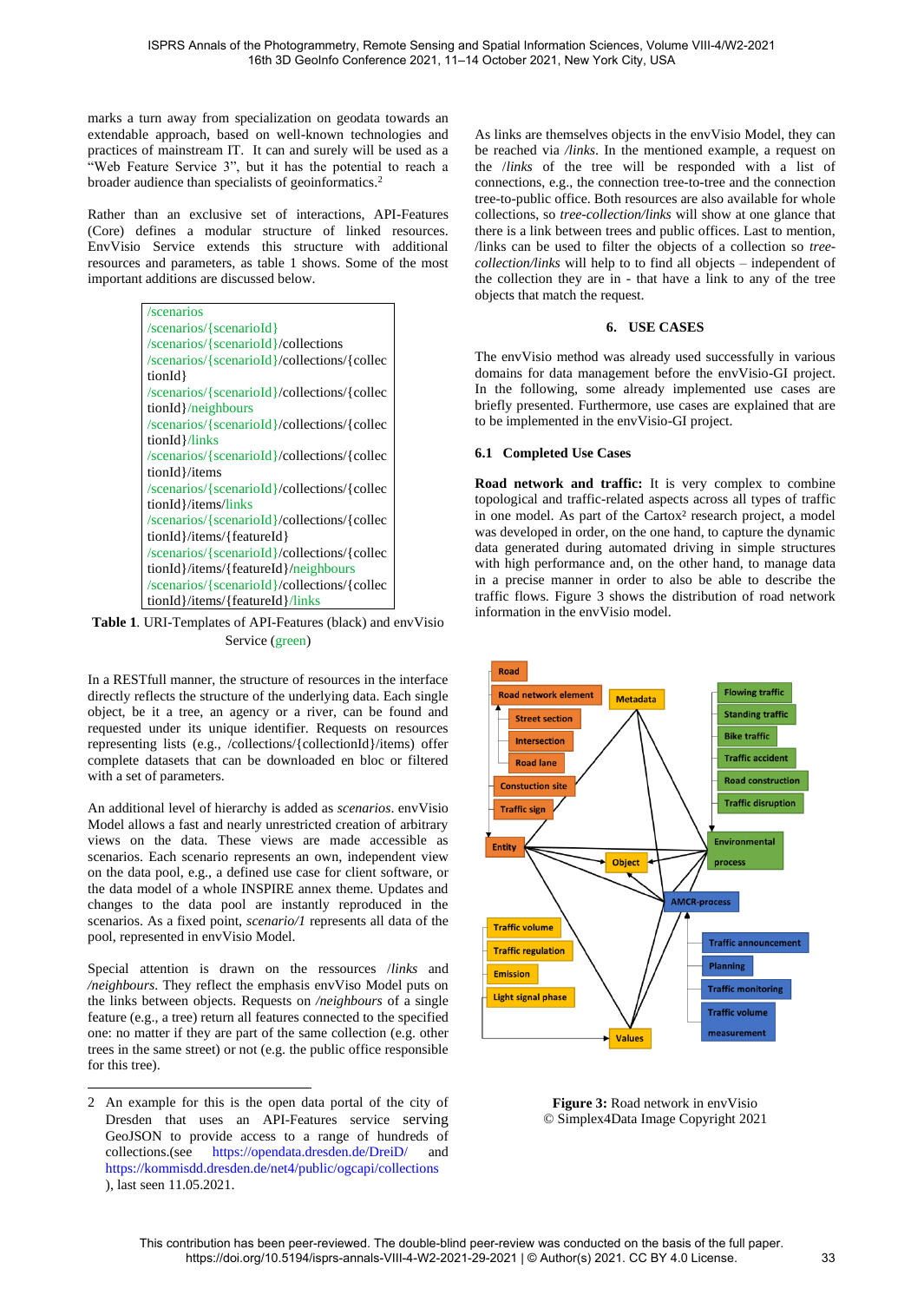Other use cases that have already been implemented with envVisio include:

- Ecosystem models
- Models for air quality monitoring, management of soil parameters and for visualizations on the subject of climate and energy
- Information systems for the management of water bodies, water body sections based on network models, as well as associated systems and structures
- Environmental law and monitoring
- Environmental planning
- Reporting in environmental information systems

## **6.2 Ongoing use cases**

**Noise mapping:** As a metropolitan area with more than 250,000 inhabitants, the city of Leipzig creates noise maps, which are to be updated every 5 years. The basis is the EU Directive 2002/49 / EC of 2002 for the assessment and control of environmental noise. At this time, the data must be updated again and transmitted to the State Office by June 30, 2022 (European Commission 2002).

A large number of geodata is necessary for the implementation of the noise mapping (these include the road network, building models and environmental data). These data are processed in a very labor-intensive process and serve as the basis for the subsequent calculation of the noise situation and the determination of those affected.

The aim in the envVisio-GI project is to develop a partially automated process for:

- More efficient data preparation, continuation and updating of data
- Description of requirements for data structure
- Identification of added value for further applications

**Preparation of construction planning data:** This use case deals with the development of a guideline for the more efficient preparation of plans for land use (fully vectorised), considering the upcoming data exchange format "XPlanGML" and interoperable provision for INSPIRE, for disclosure in planning processes and further processing in the building application and building permit process. In addition, there is the preparation of further municipal geodata (school locations, school catchment areas, natural monuments, protected areas) for the provision according to the INSPIRE specifications and, if necessary, for processing in digital specialist processes. Furthermore, it should be tested whether existing zoning and development plans can be transferred to the BIM standard  $IFC<sup>3</sup>$  in order to be able to support new construction projects in the region on the part of the municipality (Fritsch et al. 2020).

 $3$  Industry Foundation Classes = Standard date exchange format for BIM

**Post-fossil mobility:** The express bus axes project for the Lippe district in Germany emerged from a funding project. In the continuation, these are to be converted to electric drive. Additional partners are required to implement this step. In addition to the transport associations and their organizations, there are also parties involved in the approval process, energy providers, municipal facilities, etc. For this application in the envVisio-GI project, they are potential users of information to be provided. These can be the existing and to be created echarging points, broadband infrastructure, traffic control, movement data, availability, status displays of the infrastructure and the like. From the point of view of the existing processes, envVisio-GI should help to bundle existing resources and simplify the possibilities of internal and external use.

# **7. CONCLUSION AND FUTURE RESEARCH**

The presented envVisio method has already been used successfully for the preparation, storage and linking of data in different professional domains such as environmental data and road networks. The aim of the envVisio-GI project is to expand the use of the envVisio method to other applications of the associated partners from municipalities, cities and associations. Part of this is the establishment of a new type of data management for the provision of municipal data: standardized, interoperable, universally processable and inexpensive. The processed specialist information should then be available in other standardized data formats in addition to the envVisio service presented and support the municipalities in fulfilling the obligation to provide INSPIRE data and other reporting obligations. Added value for the user is potentially expected cost savings of up to 90% compared to the currently used methods and tools for the delivery of INSPIRE-compliant data, as well as better visibility of municipal data and better valuation of data by third parties.

In addition to the use cases presented, it is also planned to implement the IFC standard of "Building Information Modeling" (BIM). The processing with BIM as well as planning-relevant processes and methods is worked out. Further interfaces for external application developers are planned. These are based on contemporary industry standards for data exchange. An important application for such interfaces is the interoperability between GIS and BIM (Kaden et al. 2020). Particularly efficient methods of georeferencing BIM planning models could be an important contribution to improving the data exchange between these professional domains (Kaden and Clemen 2017).

Work on the research project is planned until summer 2022. Until then, all use cases of the associated partners of the project will be processed and the envVisio service will be available for use.

## **REFERENCES**

BMVI, 2018: Stufenplan Digitales Planen und Bauen – Einführung moderner, IT-gestützter Prozesse und Technologien bei Planung, Bau und Betrieb von Bauwerken. Bundesministerium für Verkehr und digitale Infrastruktur, Berlin, Germany.

https://www.bmvi.de/SharedDocs/DE/Publikationen/DG/stufen plan-digitales-bauen.pdf?\_\_blob=publicationFile (2019-05-08)

EnvVisio-GI Project Team, 2020: GeodatenIntelligenz für interoperables Datenmanagement mit der envVisio-Methode